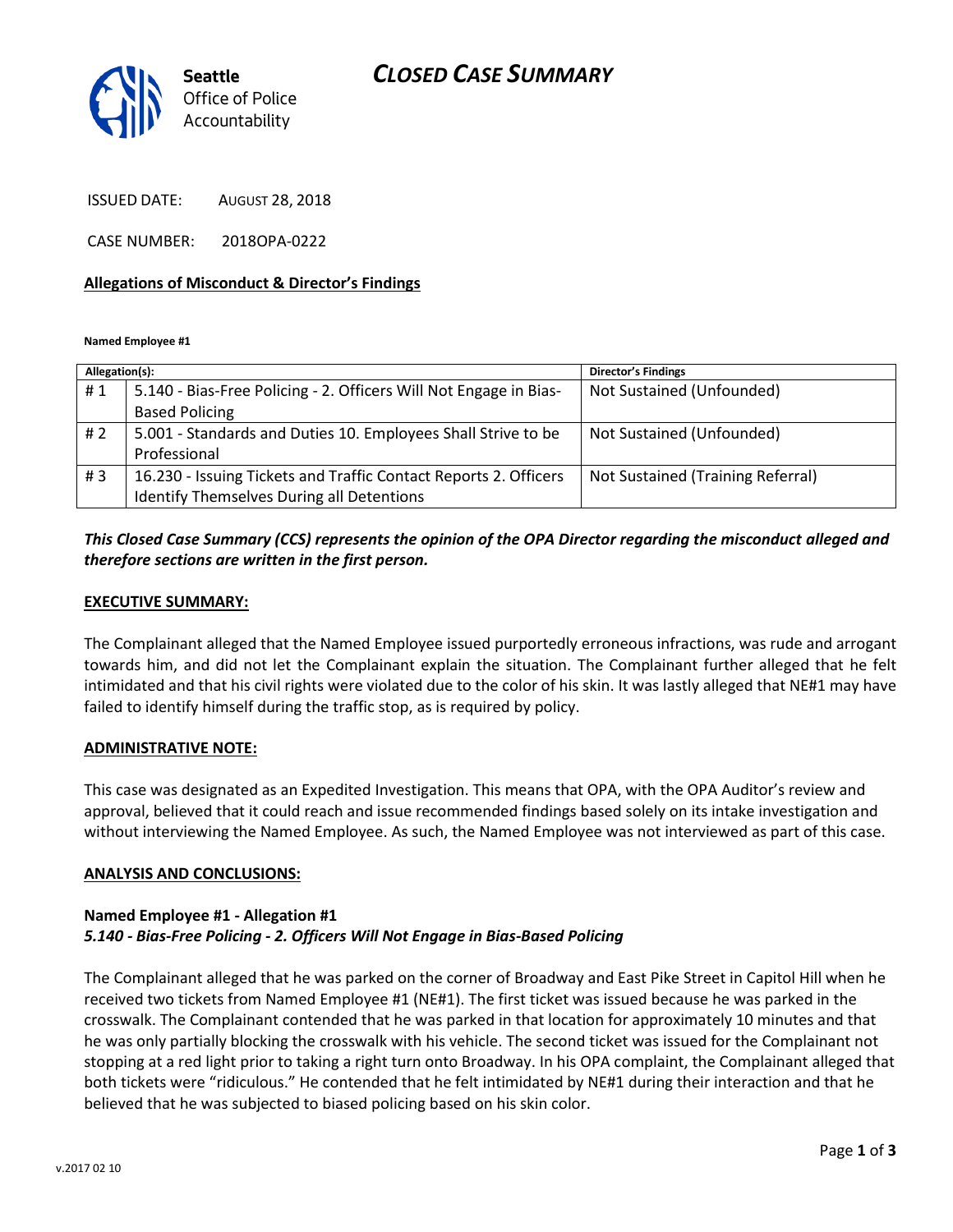

**Seattle** *Office of Police Accountability*

OPA CASE NUMBER: 2018OPA-0222

The interaction between NE#1 and the Complainant and the issuance of the tickets was captured on Department video. The video showed that NE#1 was conducting another stop when he on-viewed the Complainant's driving and parking. NE#1 approached the Complainant's vehicle, which was, at that time, unoccupied. Based on a review of the video, it appeared parked virtually entirely in the crosswalk, not just halfway, and it blocked pedestrians trying to cross the street. The Complainant then returned to his car. NE#1 discussed with him that his vehicle was parked illegally. The Complainant explained that he was trying to get groceries for an elderly client. NE#1 explained that there was a parking lot that served the grocery store and the Complainant stated that he knew and apologized. NE#1 also discussed the Complainant's failure to stop with him. The Complainant explained that he did not come to a complete stop because he saw that the road was "clear on the other side." NE#1 told the Complainant that he was required to come to a full stop at a red light. NE#1 requested the Complainant's license, proof of insurance, and registration. NE#1 returned to his vehicle and later came back to the Complainant with the two citations. NE#1 explained why he was issuing the citations and asked if the Complainant had any questions. The Complainant did not. The interaction then ended and NE#1 left the scene.

SPD policy prohibits biased policing, which it defines as "the different treatment of any person by officers motivated by any characteristic of protected classes under state, federal, and local laws as well other discernible personal characteristics of an individual." (SPD Policy 5.140.) This includes different treatment based on the race of the subject. (*See id*.)

Based on my review of the record, I find no evidence that NE#1 engaged in biased policing. I further find no evidence that any of the law enforcement action taken against the Complainant was based on his skin color. Instead, I conclude that the Complainant's conduct – specifically, parking in the crosswalk and not completing a full stop before turning right on red – was the basis for the citations he received. I find that those citations were warranted and were appropriately issued by NE#1. For these reasons, I recommend that this allegation be Not Sustained – Unfounded.

Recommended Finding: **Not Sustained (Unfounded)**

# **Named Employee #1 - Allegation #2** *5.001 - Standards and Duties 10. Employees Shall Strive to be Professional*

SPD Policy 5.001-POL-10 requires that SPD employees "strive to be professional at all times." The policy further instructs that "employees may not engage in behavior that undermines public trust in the Department, the officer, or other officers." (SPD Policy 5.001-POL-10.)

The Complainant contended that NE#1 was rude and arrogant during their interaction and that he failed to let the Complainant explain his side of the story. However, my review of the video indicates the opposite. I find that NE#1 was polite and professional. I do not see any evidence that NE#1 was rude or arrogant. Moreover, I believe that NE#1 did let the Complainant explain why he did what he did. The information the Complainant provided further buttressed the lawful basis for the citations.

Given the above, I do not believe that NE#1 violated the professionalism policy in any respect during this incident. Accordingly, I recommend that this allegation be Not Sustained – Unfounded.